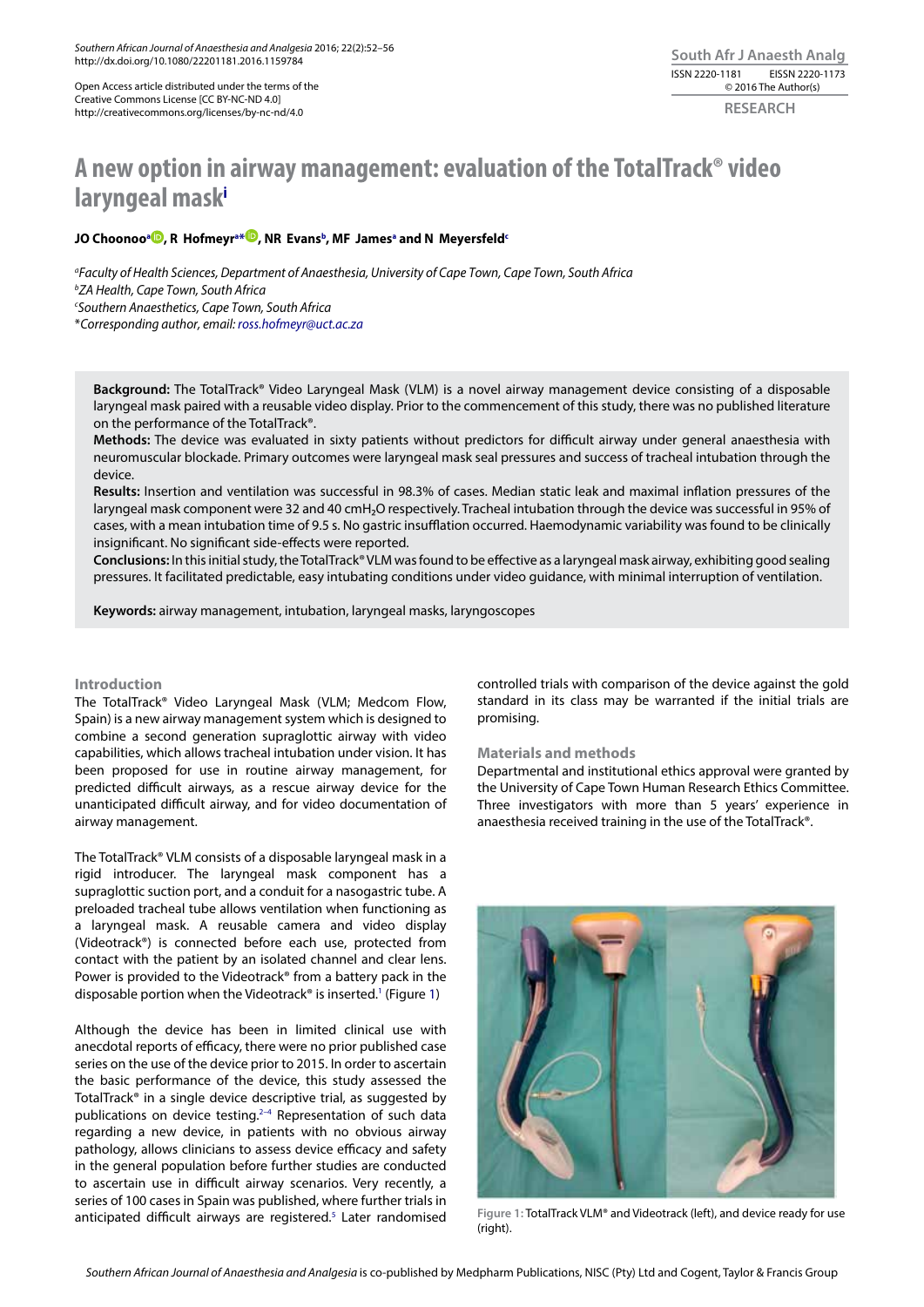Sixty patients were invited to participate, and written informed consent was obtained. This sample size was selected to balance risks of assessment of a new device against obtaining sufficient measurements for statistical analysis. Patients recruited were ASA class I or II, over the age of 18 years, with a lean body mass of 50 to 80 kg (suitable for a size 4 supraglottic airway). They had no indicators of a difficult airway or predictors of delayed gastric emptying. The elective procedure had to be of an estimated duration of 30 min to 2 h, and necessitate tracheal intubation.

Patients excluded from recruitment were those who were unable or unwilling to provide informed consent, those who were morbidly obese (BMI  $\geq 35$  kg.m<sup>-2</sup>), had overt airway or neck pathology, and those with an indication for a rapid sequence induction of anaesthesia.

A standardised anaesthetic technique was used. After application of routine monitoring, haemodynamic parameters were measured and documented at 2.5 min intervals. Midazolam 1 mg was followed by induction with fentanyl 1  $\mu$ g.kg<sup>-1</sup> and propofol 1.5 - 2.5 mg.kg<sup>-1</sup>, titrated until an adequate depth of anaesthesia was attained. Rocuronium 0.6 mg.kg<sup>-1</sup> was then administered to establish neuromuscular blockade.

After TotalTrack® insertion, adequacy of ventilation was assessed by evidence of adequate bilateral chest expansion, expired tidal volumes of ≥ 6 ml.kg<sup>-1</sup>, adequate oxygenation (SpO<sub>2</sub> ≥ 95%), and end-tidal carbon dioxide partial pressures of  $4 - 6$  kPa, with a normal capnograph waveform. The time period from first handling the device until adequate ventilation was achieved, was recorded.

As safety measures within the protocol, insertion and intubation processes were limited to two attempts. Failing this, the study was abandoned and standard airway management ensued.

After placement of the device, seal pressures were tested using manometric stabilisation techniques.6 This involved measuring the pressure at which an audible leak was heard at the mouth with fresh gas flow at 5 l.min−1, and measuring maximum inflation pressure generated when using a slow manual inspiration over 1.5 to 2 s, with the adjustable pressure-limiting valve closed and fresh gas flow at 2 l.min−1. If no leak was generated by 40 cmH₂O, testing was deemed adequate and seal pressure was documented as 40 cmH<sub>2</sub>O. Readings were taken using the anaeroid pressure gauge on the circle absorber system. The quality of the laryngeal mask seal was assessed in 4 different head positions: flexion, extension and 30<sup>°</sup> rotation from midline to either side, and was documented as positive or negative for the presence of a leak.<sup>7,8</sup>

The presence of gastric insufflation was also assessed by auscultation over the epigastrium during manually generated pressures of up to 35 cmH<sub>2</sub>O.<sup>9</sup>

Using the Videotrack®, the view of the glottis was graded by consensus between the two investigators present at the time, using the Cormack-Lehane scale and percentage of glottic opening (POGO) score.<sup>10,11</sup> (Figure 2)

Once optimal view of the glottis was obtained, the pre-loaded tracheal tube (standard Mallinkrodt or Rüsch tracheal tube, internal diameter 7.0 to 8.0 mm, as supplied by the hospital) was advanced through the glottis. Time for intubation was measured from time of optimisation of glottic view on the Videotrack® to



**Figure 2:** Laryngeal view with totaltrack *in situ*.

the time of tracheal tube cuff re-inflation and confirmation of adequate ventilation. The need for any assistive device or external laryngeal manipulation to aid with tracheal intubation was documented. Video recordings of the intubation process were made. Only two attempts were allowed, and if these were unsuccessful, the device was removed and standard airway management ensued. On confirmation of placement, positive pressure ventilation was continued throughout the procedure.

A 12 French gauge nasogastric tube was then inserted through the specific conduit in the device. Insertion was graded as easy, difficult or impossible. Placement was confirmed by aspiration of gastric contents and/ or auscultation over the epigastrium whilst 5 ml of air was insufflated through the nasogastric tube. Once testing was complete, the nasogastric tube was removed unless the surgical procedure required it to be left in place. At this time, the Videotrack® and rigid introducer were removed, the TotalTrack® cuff was deflated and the device was left *in situ* to enable post-procedure observations.

Towards the end of surgery, the Videotrack® was re-attached to the device and the LMA cuff was re-inflated. If secretions were present at the glottis, the supraglottic suction port of the device was tested. On return of spontaneous respiration, with the patient still anaesthetised, the tracheal tube was withdrawn through the LMA before reversal of residual neuromuscular blockade. Vocal cord function was assessed and video recordings were made.

On completion of surgery, once the patient had adequately regained consciousness, the laryngeal mask was removed. Any soiling, whether by secretions, gastric contents or blood, was documented.

Patients were followed up on the day of-, and the day following surgery. Patient-reported side-effects (including sore throat, dysphagia and hoarseness) were sought. These were graded as mild, moderate or severe. Thereafter, the patients were discharged from the study.

Statistica® (Version 12, Statasoft, Tulsa, OK, USA) was used for statistical analysis. Means and standard deviations were used to describe parametric data; medians and interquartile ranges were used to describe non-parametric data; and rates and percentages were used for success rates and nominal data. Haemodynamic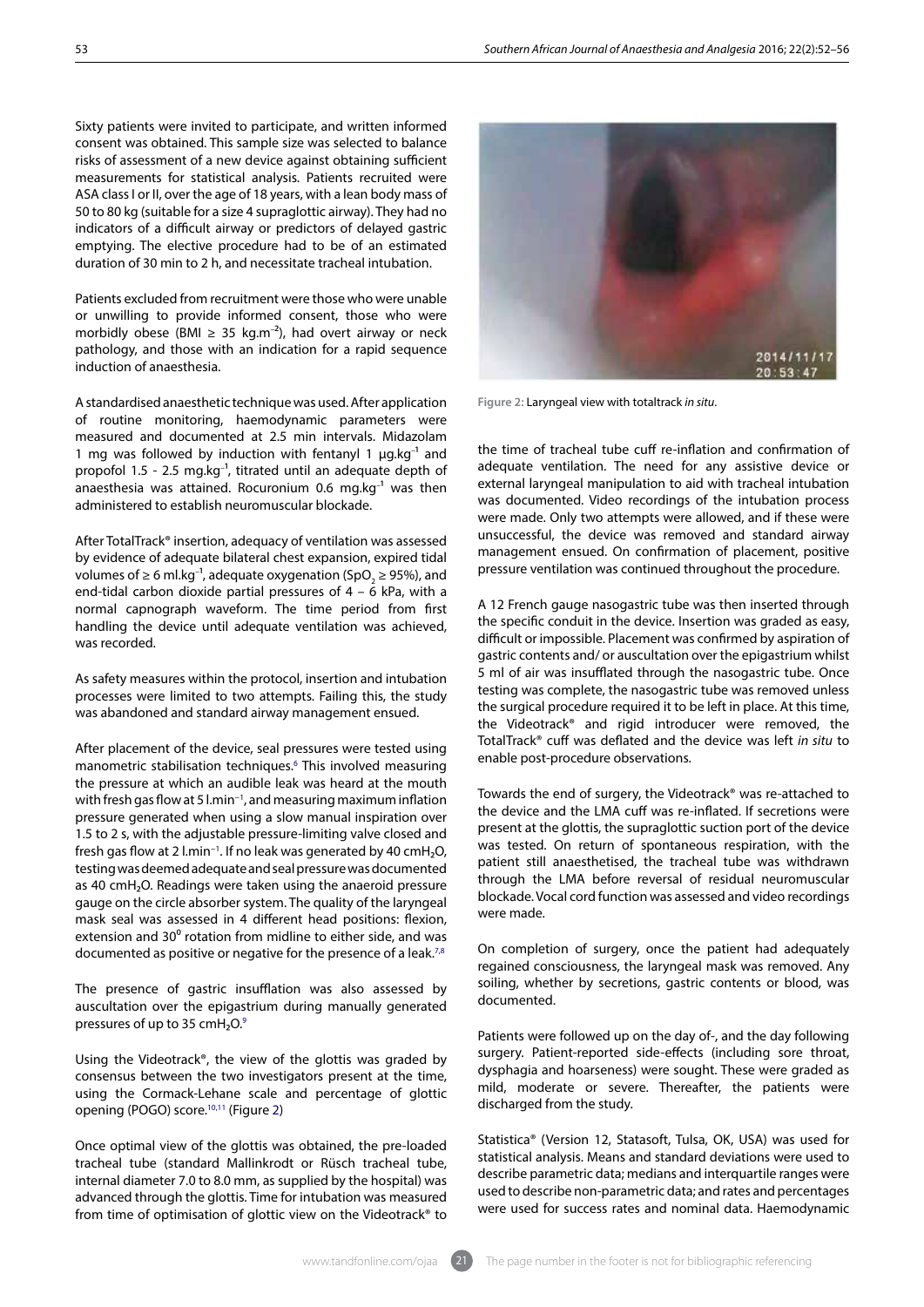changes were analysed using repeated measures analysis of variance.

### **Results**

Patient characteristics are represented in Tables 1 and 2. Of note, only one patient had a thyromental distance of less than 6 cm.

Haemodynamic parameters were documented pre- and postinsertion of the device as well as pre- and post-intubation, to assess for significant changes in mean arterial pressures and heart rate with insertion and/or tracheal intubation. Mean arterial pressure changes in relation to insertion of the TotalTrack® and tracheal intubation varied over a range of 90 to 99 mm Hg, while changes in heart rate varied over a range of 83 to 95 beats per minute (Figures 3 and 4).

Insertion and ventilation was successful in 59/60 cases (98.3%), and mean time to adequate ventilation was 16.8 s (range 4.0 – 52.0, SD 10.8). One case was abandoned due to difficult placement of the LMA. One patient had an episode of desaturation to 92% during insertion. No other patient desaturated to < 94% at any stage during testing. Median static leak and maximal inflation pressures of the laryngeal mask component were 32 cmH<sub>2</sub>O (range 10.0 to 40.0 cmH<sub>2</sub>O) and 40 cmH<sub>2</sub>O (range 16.0 to 40 cmH<sub>2</sub>O) respectively. Presence of leak was assessed in different head positions: flexion, extension and 30⁰ left and right of midline. Leak was positive in 12.2% (29/236 positions in total) with the majority occurring with flexion of the head.

The view of the glottis was reported in 59/60 cases, using Cormack-Lehane grade and POGO score (Table 3).

Tracheal intubation was successful in 57/60 cases (95%), with a first attempt success rate of 86% (51/60) and mean time for intubation of 9.5 s (95% CI 14.0 – 19.7, SD 10.8). Two cases were

**Table 1:** Patient characteristics

|                         | Mean (SD) | Range       |
|-------------------------|-----------|-------------|
| Age (yrs)               | 41 (14)   | $18 - 73$   |
| Height (kg)             | 71 (14)   | $42 - 101$  |
| Height (cm)             | 167(10)   | $145 - 189$ |
| $BMl (kg.m^{-2})$       | 25(5)     | $14 - 34$   |
| Neck Circumference (cm) | 37(3)     | $31 - 47$   |

**Table 2:** Patient demographics and airway characteristics

|                             |              | <b>Number</b> |
|-----------------------------|--------------|---------------|
| Gender                      | Male         | 23 (38%)      |
|                             | Female       | 37 (62%)      |
| <b>ASA Class</b>            | $\mathsf{I}$ | 24 (40%)      |
|                             | $\mathbf{I}$ | 36 (60%)      |
| Mallampati                  | I            | 37 (61.7%)    |
|                             | $\mathbf{I}$ | 17 (28.3%)    |
|                             | III          | $6(10\%)$     |
|                             | IV           | $0(0\%)$      |
| <b>Thyromental Distance</b> | < 6 cm       | $1(1.6\%)$    |
|                             | $\geq 6$ cm  | 59 (98.3%)    |

sore throat, 15% (9/60) reported dysphagia and 8.3% (5/60) reported hoarseness.

The 24 h follow-up report showed that 21% (13/60) still experienced sore throat, 8.3% (5/60) had dysphagia and 11.6% (7/60) were hoarse.

On the day of procedure, 35% (21/60) reported various grades of

abandoned, since tracheal intubation could not be achieved within the two allotted attempts. In 25% (15/60) of cases the device had to be repositioned (without removal) to obtain an

Total apnoea time was calculated as the sum of LMA insertion and tracheal intubation times (mean 25.6 s [95% CI 20.4 – 30.9, SD 19.9]). These times were combined to allow for the fact that, although ventilation could be continued during tracheal intubation, a leak was present due to tracheal tube cuff deflation,

Gastric tube insertion was successful in 91% (52/57) of cases, of which 25 had residual gastric content present. Placement was regarded as successful if auscultation over the epigastrium identified typical sounds during air insufflation via the gastric

Supraglottic secretions were present in 79% of cases, and the supraglottic suction port was found to be effective in 91%. Tracheal tube withdrawal was graded as easy in 92% and effective in all cases. The glottic opening was viewed successfully in 75% (43/57) of cases post extubation. Failure to view the vocal cords was mainly due to excessive secretions which obscured the Videotrack® lens. The device was easily removed in all cases and there was no soiling of the device in 77% (44/59) of patients.

resulting in a brief reduction in adequate ventilation.

adequate laryngeal view.

#### **Discussion**

tube.

The TotalTrack® VLM is a novel airway device, whose components allow for supraglottic ventilation, video-assisted laryngoscopy and intubation, placement of a nasogastric tube and supraglottic suctioning. The testing of the TotalTrack® VLM has shown that the device functions well purely as a laryngeal mask, with seal pressures comparable to that published in studies of the ProSeal™ LMA. The use of the laryngeal mask allows continuous ventilation while optimising the view for tracheal intubation. The Videotrack® provides a good quality picture with repeated use. Intubation success rates are comparable to those published in studies of the LMA Fastrach™ and CTrach™. Total apnoea time averages less than 30 s. It functions well as a bridging tool at induction and emergence.

The TotalTrack® VLM was found to be easy to insert, with only one case abandoned because the tip of the laryngeal mask folded backwards. Insertion was graded as easy in 77% of patients, and the short time taken for insertion reduced total apnoea time. Whilst haemodynamic data measured during the insertion and tracheal intubation through the device showed statistically significant differences, they were not considered to have clinical relevance.

On inspection of the laryngeal mask component, the TotalTrack® VLM closely resembles the ProSeal™ LMA (which is currently considered to be the gold standard second generation supraglottic airway), and is consistent in providing high sealing pressures. Seal pressures described in the literature regarding the ProSeal LMA vary from 22 cmH<sub>2</sub>O to 29.5 cmH<sub>2</sub>O.<sup>12-17</sup> The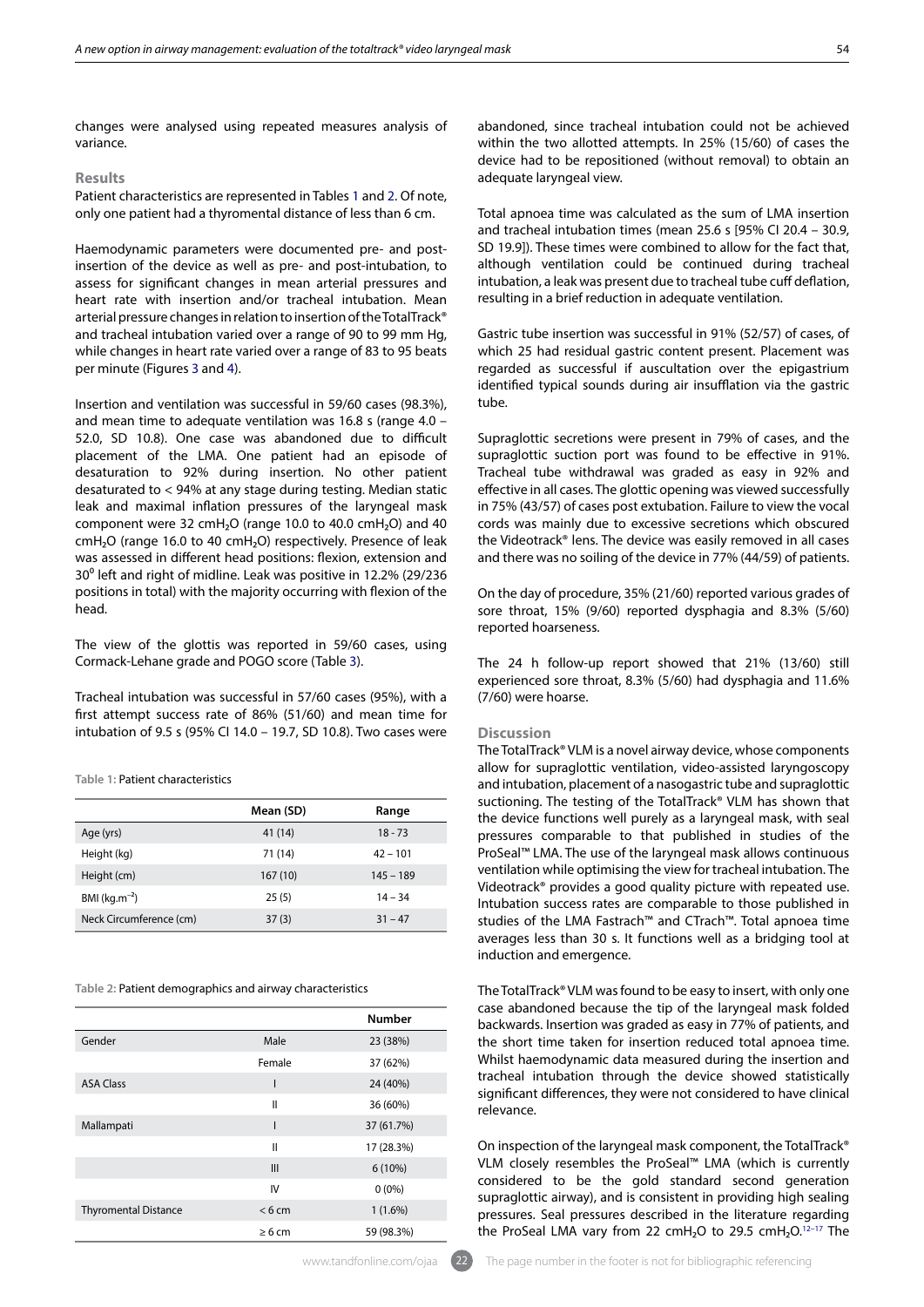

**Figure 3:** Mean arterial pressure variation with insertion of and tracheal intubation through the TotalTrack® VLM.



**Figure 4:** Heart rate variation with insertion of and tracheal intubation through the TotalTrack® VLM

TotalTrack® VLM was shown to have static leak pressures and maximal inflation pressures of above 30 cmH₂O, providing reliable seal pressures and demonstrating excellent function as a supraglottic airway. There was minimal reported leak with changes in head positions. No gastric insufflation was found in any patient.

The TotalTrack® VLM is a video-assisted intubating laryngeal mask, with the Videotrack® display and camera system isolated from the patient and therefore reusable. Whilst the current gold standard for intubating laryngeal masks is the LMA-Fastrach™, the TotalTrack® VLM most resembles the LMA-CTrach™, due to its video capabilities. The Fastrach™ has been widely assessed, with intubation success rates from 70 to 100%.18–22 The CTrach™ has a

reported tracheal intubation success rate of between 89.7%<sup>23</sup> and 96%.24–26 A direct comparison of the LMA Fastrach™ and the CTrach™ by Liu *et al.* showed an overall tracheal intubation success rate of 96% for the Fastrach and 100% for the CTrach™.26 In a smaller study in morbidly obese patients, intubation was equivalent in the CTrach™ and Fastrach™ at 100% per group.<sup>27</sup> The present study of the TotalTrack® revealed similar success rates for tracheal intubation, with a 95% overall success rate, of which the majority occurred on first attempt (86%), with a mean time of 9 s. View of the glottic opening was good, with a small number requiring repositioning of the device for an improved view. In two of the abandoned cases, intubation did not occur within the two allowed attempts, despite the use of external laryngeal manipulation and the use of the supplied endotracheal tube introducer.

The time taken to insert the TotalTrack® VLM, as well as intubation through the device, was measured. While no ventilation occurred during placement of the TotalTrack® VLM, ventilation did continue during tracheal intubation, even though a leak was present due to tracheal tube cuff deflation. Due to the presence of this leak, total apnoea time was calculated from the sum of insertion and intubation times. There was a mean total apnoea time of 25.6 s. Where Liu *et al.* compared the Fastrach™ to the CTrach™, they found the insertion times of the laryngeal mask component alone averaged 23 and 25 s respectively, and tracheal intubation times averaged 100 s for the Fastrach™ and 116 s for the CTrach™.26 Thus, it can be inferred that the total apnoea time for the TotalTrack® VLM was considerably shorter.

Gastric tube insertion and supraglottic suction via the two dedicated conduits were effective in more than 90% of cases. It is worth noting that while patients in the study were fasted preoperatively, 42% (25/52) had residual gastric contents. However, these residual volumes were small (2 to 40 ml), and although a quarter of devices were soiled with secretions, there was only one occurrence of soiling of the laryngeal mask with gastric content. This occurred despite the passing of a gastric tube, in a patient undergoing laparoscopic surgery. There was no evidence of tracheal aspiration.

Incidence of patient-reported side effects diminished on day 1 post anaesthesia when compared with day 0. Whilst the incidence of side effects on follow up is a concern, the frequency is similar to that of other devices in various studies.<sup>16,28-31</sup> It should be noted that, in order to achieve the goals of this study, the laryngeal mask portion of the device was left *in situ* until completion of the case. In the normal clinical setting, the laryngeal mask portion can be easily removed, leaving only the endotracheal tube *in situ*. Further studies will show whether the incidence of side effects is reduced with immediate removal of the TotalTrack®VLM once tracheal intubation has been completed.

#### **Table 3:** Grading of glottic view

| Grading of glottic view | <b>Grade/Score Range</b> | Mean (Percentage) |
|-------------------------|--------------------------|-------------------|
| POGO score              | 100%                     | 52 (88%)          |
|                         | $90 - 99%$               | $4(6.6\%)$        |
|                         | $60 - 89%$               | $1(1.6\%)$        |
|                         | $<60\%$                  | $2(3.2\%)$        |
| Cormack & Lehane grade  |                          | 56 (95%)          |
|                         |                          | 3(5%)             |